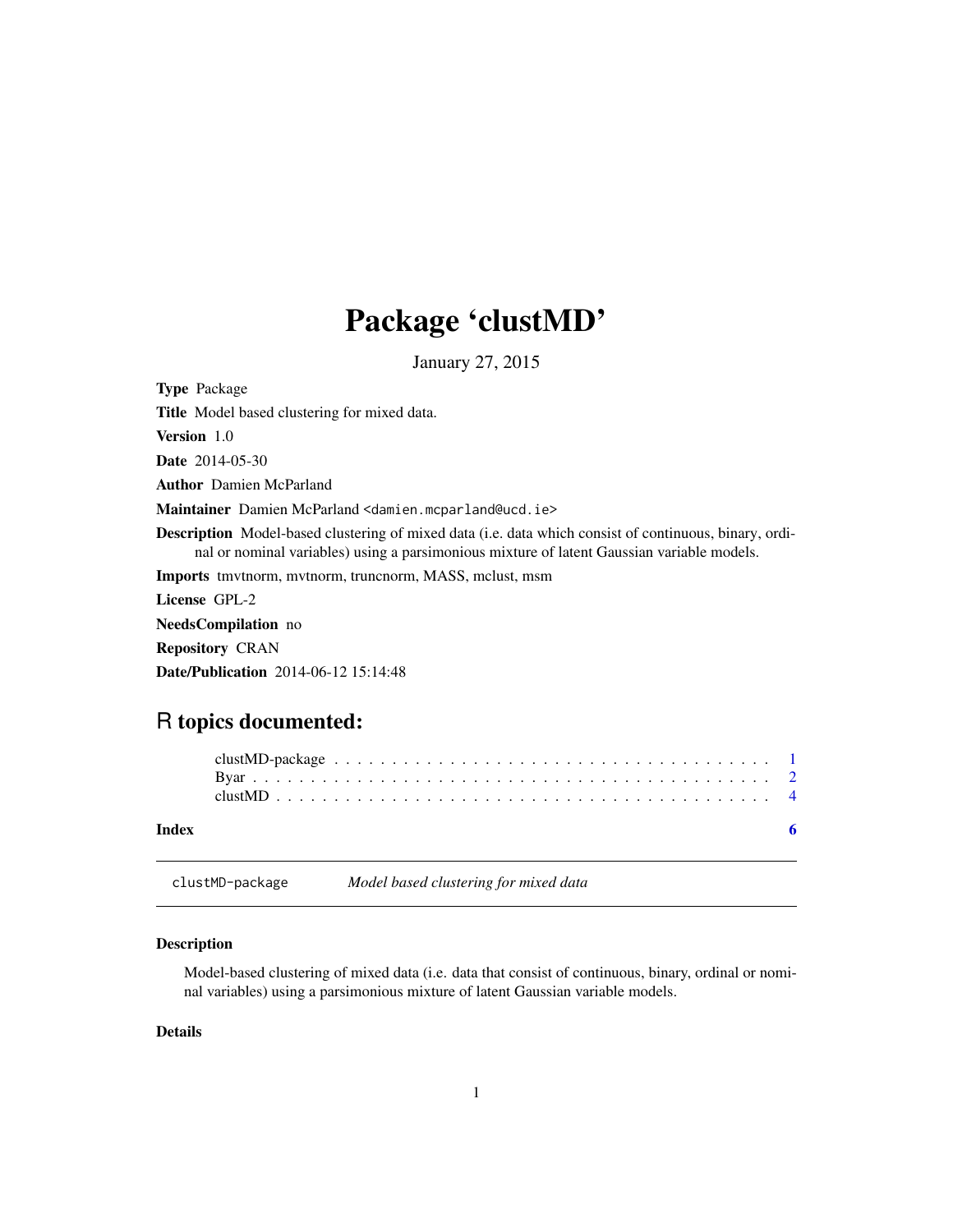| Package: | clustMD    |
|----------|------------|
| Type:    | Package    |
| Version: | 1.0        |
| Date:    | 2014-05-30 |
| License: | $GPL-2$    |
|          |            |

# <span id="page-1-0"></span>Author(s)

Damien McParland

Damien McParland <damien.mcparland@ucd.ie> Isobel Claire Gormley <claire.gormley@ucd.ie>

# References

McParland, D. and Gormley, I.C. (2014). Model based clustering for mixed data: clustMD. Technical report, University College Dublin.

Byar *Byar prostate cancer data set.*

### Description

A data set consisting of variables of mixed type measured on a group of prostate cancer patients.

### Usage

data(Byar)

# Format

A data frame with 475 observations on the following 15 variables.

Age a numeric vector indicating the age of the patient.

Weight a numeric vector indicating the weight of the patient.

- Performance.rating an ordinal variable indicating how active the patient is: 0 normal activity, 1 - in bed less than 50% of daytime, 2 - in bed more than 50% of daytime, 3 - confined to bed.
- Cardiovascular.disease.history a binary variable indicating if the patient has a history of cardiovascular disease: 0 - no, 1 - yes.
- Systolic.Blood.pressure a numeric vector indicating the systolic blood pressure of the patient in units of ten.
- Diastolic.blood.pressure a numeric vector indicating the diastolic blood pressure of the patient in units of ten.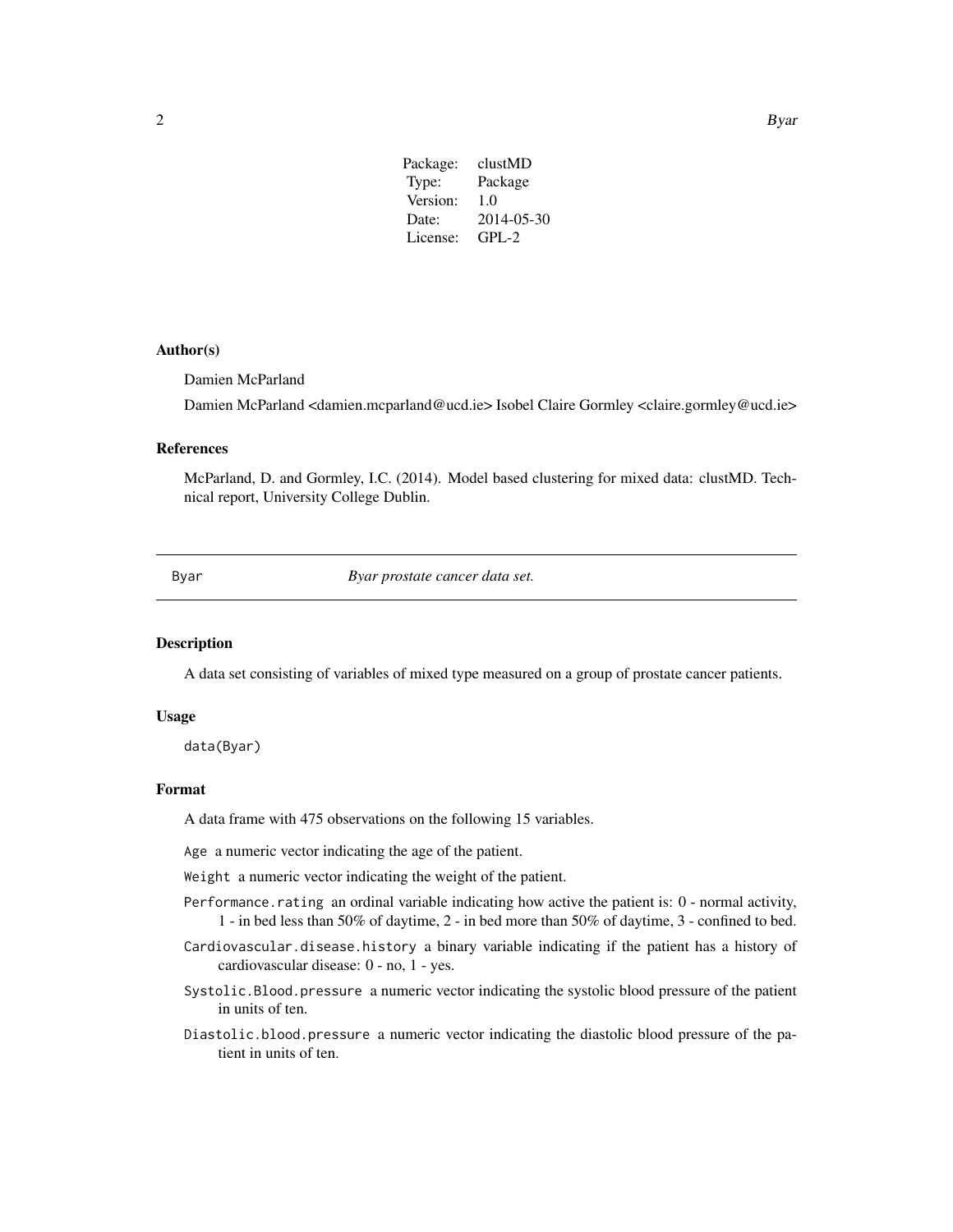- Electrocardiogram.code a nominal variable indicating the electorcardiogram code: 0 normal, 1 - benign, 2 - rythmic disturbances and electrolyte changes, 3 - heart blocks or conduction defects, 4 - heart strain, 5 - old myocardial infarct, 6 - recent myocardial infarct.
- Serum.haemoglobin a numeric vector indicating the serum haemoglobin levels of the patient measured in g/100ml.
- Size.of.primary.tumour a numeric vector indicating the estimated size of the patient's primary tumour in centimeters squared.
- Index.of.tumour.stage.and.histolic.grade a numeric vector indicating the combined index of tumour stage and histolic grade of the patient.
- Serum.prostatic.acid.phosphatase a numeric vector indicating the serum prostatic acid phosphatase levels of the patient in King-Armstong units.
- Bone.metastases a binary vector indicating the presence of bone metastasis: 0 no, 1 yes.
- Stage the stage of the patient's prostate cancer.

Observation a patient ID number.

SurvStat the post trial survival status of the patient: 0 - alive, 1 - dead from prostatic cancer, 2 - dead from heart or vascular disease, 3 - dead from cerebrovascular accident, 3 - dead form pulmonary ebolus, 5 - dead from other cancer, 6 - dead from respiratory disease, 7 - dead from other specific non-cancer cause, 8 - dead from other unspecified non-cancer cause, 9 - dead from unknown cause.

# Details

A data set consisting of variables of mixed type measured on a group of prostate cancer patients. Patients have either stage 3 or stage 4 prostate cancer.

# Source

Andrews, D.A., Herzberg, A.M. (1985). Data: A collection of Problems from Many Fields for the Student and Research Worker. Springer.

## References

Byar, D.P. and Green, S.B. (1980). The choice of treatment for cancer patients based on covariate information: applications to prostate cancer. Bulletin du Cancer 67: 477-490.

Hunt, L., Jorgensen, M. (1999). Mixture model clustering using the multimix program. Australia and New Zealand Journal of Statistics 41: 153-171.

# Examples

data(Byar)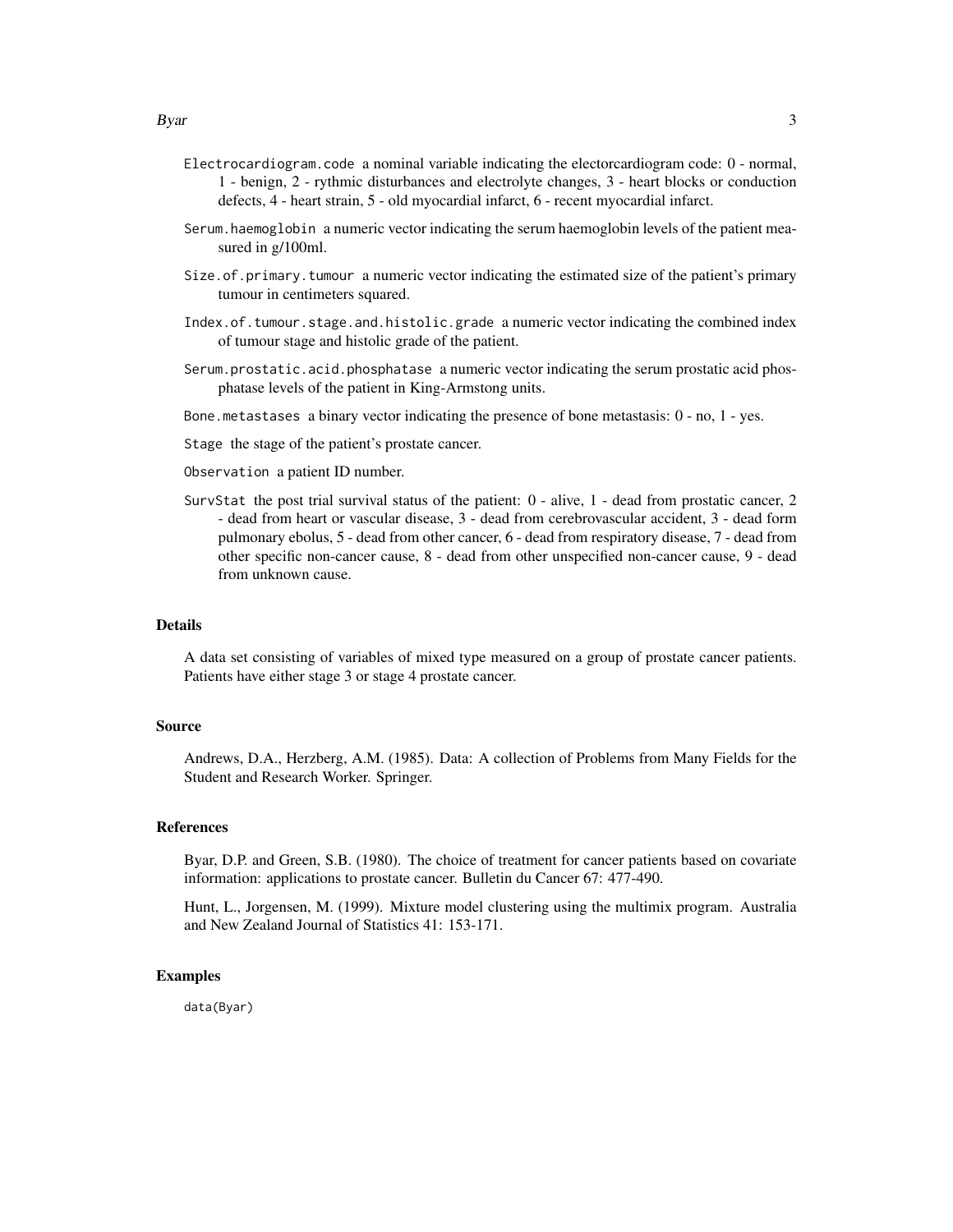# <span id="page-3-0"></span>Description

A function which fits the clustMD model to a data set consisting of any combination of continuous, binary, ordinal and nominal variables.

# Usage

clustMD(X, G, CnsIndx, OrdIndx, Nnorms, MaxIter, model, store.params = FALSE)

# Arguments

| X             | A data matrix where the variables are ordered so that the continuous variables<br>come first, the binary (coded 1 and 2) and ordinal variables (coded 1, $2,$ ) come<br>second and the nominal variables (coded $1, 2, \dots$ ) are in last position. |
|---------------|-------------------------------------------------------------------------------------------------------------------------------------------------------------------------------------------------------------------------------------------------------|
| G             | The number of mixture components to be fitted.                                                                                                                                                                                                        |
| CnsIndx       | The number of continuous variables in the data set.                                                                                                                                                                                                   |
| OrdIndx       | The sum of the number of continuous, binary and ordinal variables in the data<br>set.                                                                                                                                                                 |
| <b>Nnorms</b> | The number of Monte Carlo samples to be used for the intractable E-step in the<br>presence of nominal data.                                                                                                                                           |
| MaxIter       | The number of iterations for which the (MC)EM algorithm should run.                                                                                                                                                                                   |
| model         | A string indicating which clustMD model is to be fitted. This may be one of:<br>EII, VII, EEI, VEI, EVI or VVI.                                                                                                                                       |
| store.params  | A logical variable indicating if the parameter estimates at each iteration should<br>be saved and returned by the clust MD function.                                                                                                                  |

# Details

Model-based clustering of mixed data using a parsimonious mixture of latent Gaussian variables.

# Value

A list is returned:

| c1     | The cluster to which each observation belongs.                                                              |
|--------|-------------------------------------------------------------------------------------------------------------|
| tau    | A N x G matrix of the conditional probabilities of each observation blonging to<br>each cluster.            |
| means  | A D x G matrix of the cluster means.                                                                        |
| A      | A G x D matrix containing the diagonal entries of the A matrix corresponding<br>to each cluster.            |
| Lambda | A G x D matrix of volume parameters corresponding to each observed or latent<br>dimension for each cluster. |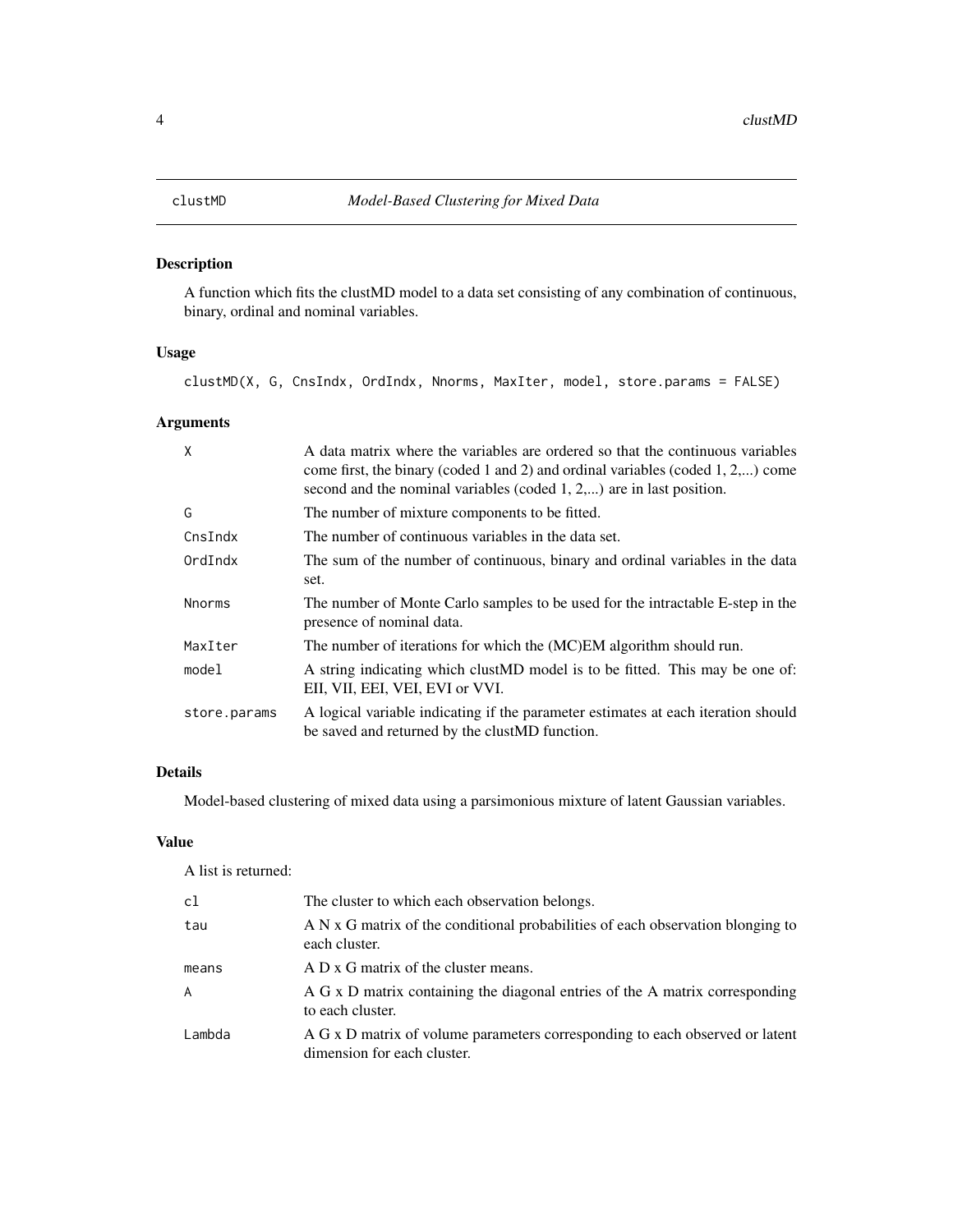# clustMD 5

| Sigma     | A D x D x G array of the covariance matrices for each cluster.                     |
|-----------|------------------------------------------------------------------------------------|
| BIChat    | The estimated Bayesian information criterion for the model fitted.                 |
| paramlist | If store params is true then paramlist is a list of the stored parameter values in |
|           | the order given above with the saved estimated likelihood values in last position. |

# Author(s)

Damien McParland

# References

McParland, D. and Gormley, I.C. (2014). Model based clustering for mixed data: clustMD. Technical report, University College Dublin.

# Examples

data(Byar)

```
# Transformation skewed variables
Byar$Size.of.primary.tumour <- sqrt(Byar$Size.of.primary.tumour)
Byar$Serum.prostatic.acid.phosphatase <- log(Byar$Serum.prostatic.acid.phosphatase)
```

```
# Order variables (Continuous, ordinal, nominal)
Y <- as.matrix(Byar[, c(1, 2, 5, 6, 8, 9, 10, 11, 3, 4, 12, 7)])
```

```
# Start categorical variables at 1 rather than 0
Y[, 9:12] <- Y[, 9:12] + 1
```

```
# Standardise continuous variables
Y[, 1:8] <- scale(Y[, 1:8])
```

```
# Merge categories of EKG variable for efficiency
Yekg <- rep(NA, nrow(Y))
Yekg[Y[,12]==1] <- 1
Yekg[(Y[,12]==2)|(Y[,12]==3)|(Y[,12]==4)] <- 2
Yekg[(Y[,12]==5)|(Y[,12]==6)|(Y[,12]==7)] <- 3
Y[, 12] <- Yekg
```

```
## Not run:
res <- clustMD(X=Y, G=3, CnsIndx=8, OrdIndx=11, Nnorms=20000,
MaxIter=100, model="EVI", store.params=FALSE)
```
## End(Not run)